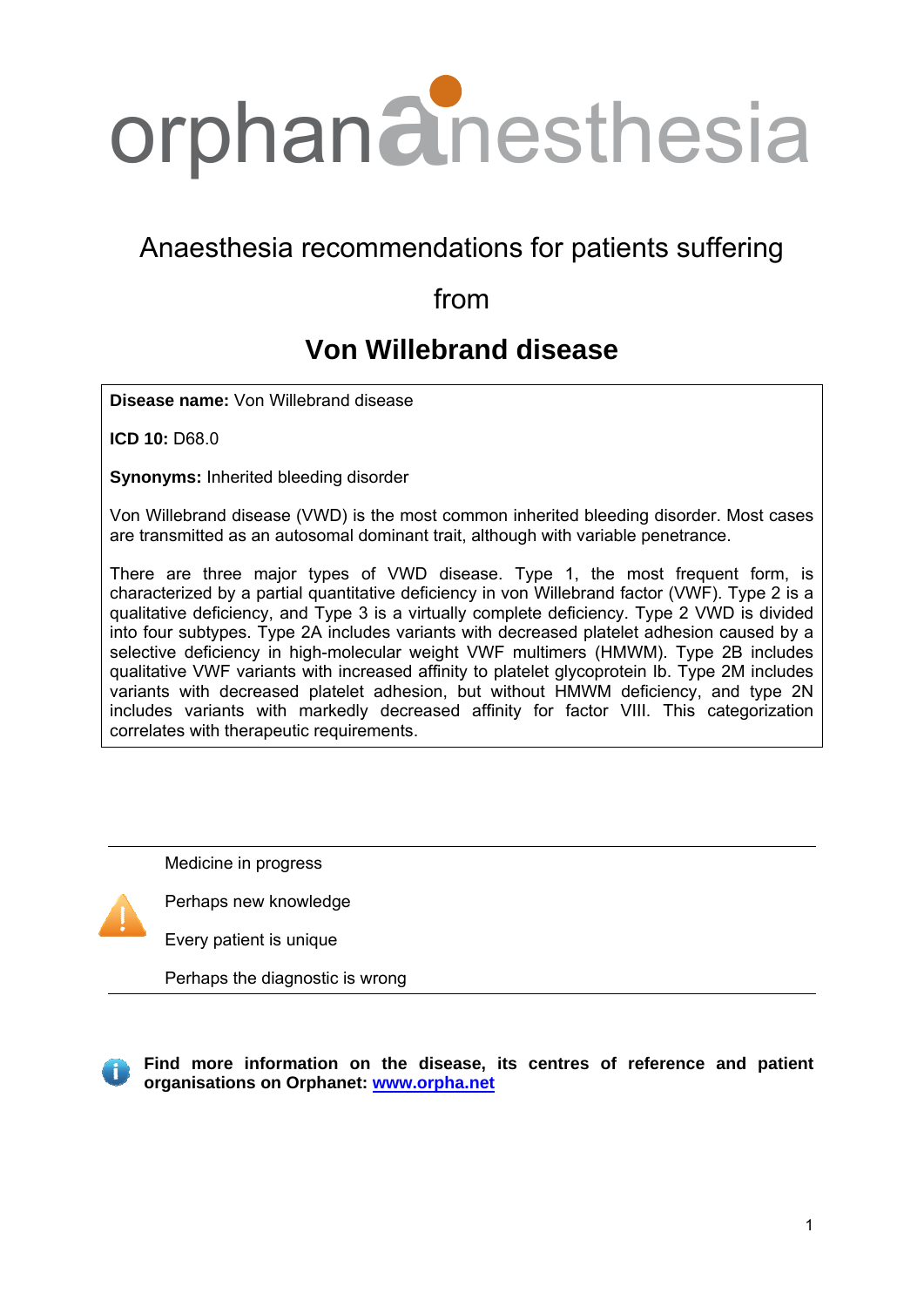VWF is a plasma glycoprotein produced in megakariocytes and endothelial cells. It plays an important role in primary haemostasis through the mediation of initial platelet adhesion to sites of vascular injury. It also binds and stabilizes factor VIII (FVIII) in the blood.

VWD diagnosis, especially Type 1, may be difficult. In mild cases, VWF levels may overlap with those of normal subjects. The clinical manifestations of the disease may vary from minimal to severe. However, the bleeding risk generally parallels VWF levels. Given that mild decrease of VWF levels is relatively common, the prevalence of the disease varies among studies, and can be as high as 1 % of the general population. As a consequence, only a fraction of patients come to medical attention because of bleeding symptoms. A definite diagnosis of VWD type 1 is performed when VWF:Ag is < 30 IU/dL, in association with bleeding symptoms. Persons with VWF:Ag levels of 30-50 IU/dL are considered as having a low VWF level, but not a VWD. They may also be at risk of bleeding. During the pre-operative evaluation of those patients, the presence of bleeding symptoms should always outweigh VWF levels in assessing the bleeding risk. Among the signs that should draw the attention of the practitioner, the most common are recurrent and prolonged nosebleeds, bleeding from the gums, increased menstrual blood losses, excessive bleeding from a cut or following a tooth extraction, easy bruising, and family history.

# **Typical surgery**

These patients can be addressed for every type of surgical procedure, but should be managed in centers where a multidisciplinary team and daily laboratory testing of concerned factors are available. Patients managed within specialized haemostasis and thrombosis hospital centers, have a favorable prognosis, even in severe forms of the disease.

# **Type of anaesthesia**

General anaesthesia is often preferred in these patients. Noteworthy, regional anaesthesia must be performed with caution, particularly when spinal and epi-medullar anaesthetic procedures are planned. In that case, no formal recommendations exist, and contraindications are relative. Should a neuraxial technique be used, a neurological postoperative surveillance is mandatory due to increased risk of developing epi-medullar haematoma and compression of neurological structures. In case of neurological symptoms, the diagnosis is confirmed by CT scan or MRI. Radiographies of the spine are useless.

Each patient should be managed individually, on a case-by-case basis, according to his/her sub-type of VWD, severity, and the relative amount of circulating VWF antigen (VWF:Ag), VWF ristocetin cofactor (VWF:RCo), and FVIII procoagulant activity (FVIII:C) at the time of the procedure.

# **Necessary additional diagnostic procedures (preoperative)**

No simple, single laboratory test is available to screen for VWD. In addition, initial coagulation tests, such as prothrombin time (PT) and activated partial thromboplastin time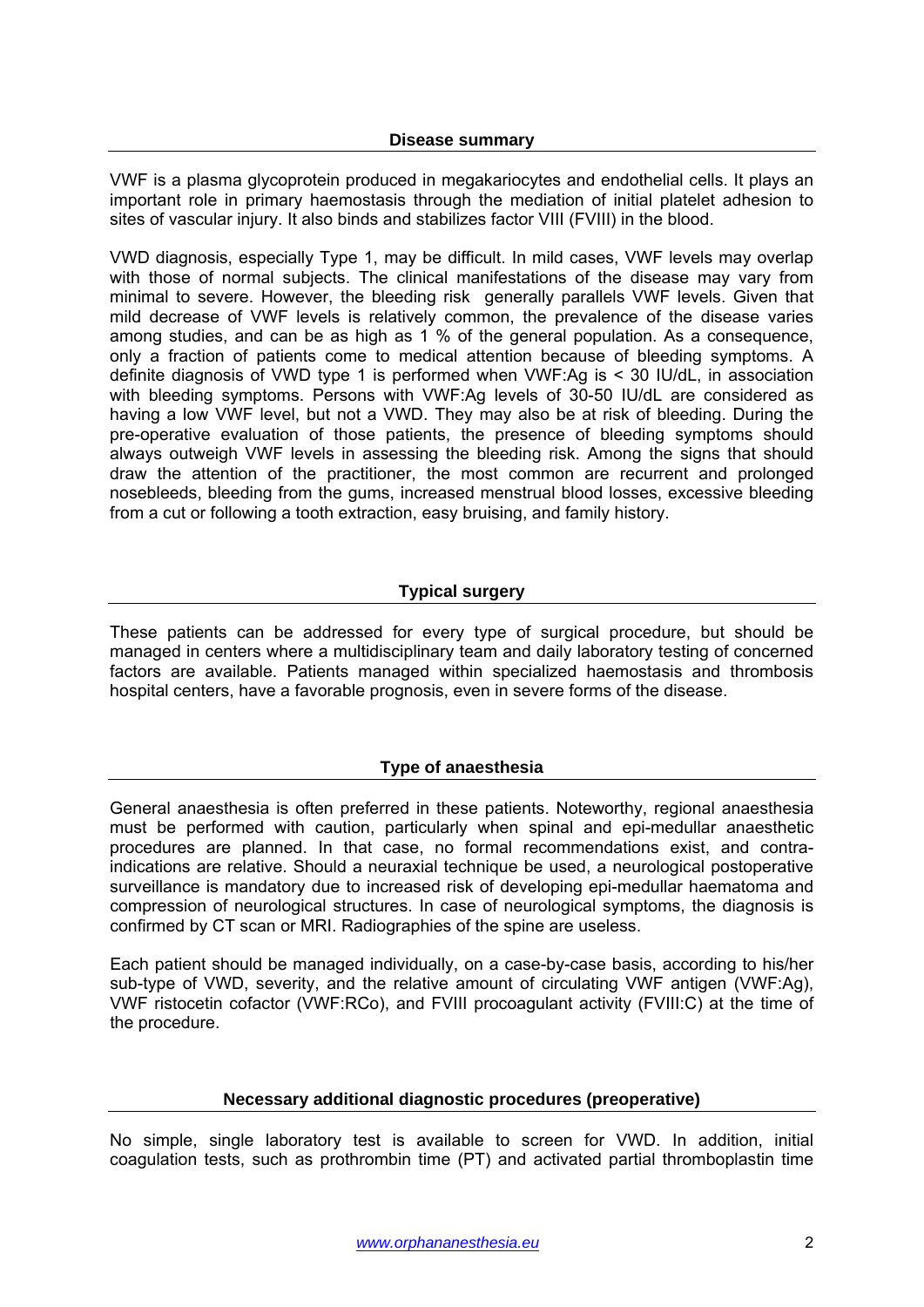(aPTT), may be normal. The aPTT reagents are sensitive to FVIII:C plasma levels lower than 30 IU/dL, while the test may be normal when FVIII level is greater than 40 IU/dL.

Routine coagulation tests should be performed in case of clinical suspicion, which arises upon the preoperative interview. They vary among surgical teams. They may consist in platelet count, PT, aPTT, fibrinogen concentration, platelet function analysis (PFA-100®, Siemens Healthcare), and eventually FVIII:C, VWF:Ag, VWF:RCo. In type 1, there is an equivalent reduction of VWF:Ag and VWF:RCo. An abnormal VWF:RCo/VWF:Ag ratio (< 0.6) is a simple way to suspect type 2 VWD.

The PFA-100® test has been demonstrated to be abnormal in the majority of VWD patients when VWF is significantly decreased, but it is normal in patients with type 2N. However, the usefulness of PFA-100® in screening populations for VWD has not been established.

Other laboratory tests to be performed are a count of blood cells (CBC), blood group, Creactive protein (CRP), and ferritin (see below).

A Watson-Williams questionnaire is recommended during the preoperative evaluation. For patients with a strong family history of bleeding, with current symptoms, or a history of increased muco-cutaneous bleeding, and those with a previous VWD diagnosis without laboratory documentation, specific VWD assays should be considered at the first visit.

If the initial VWD assay is positive, patients should be referred to a haemostasis specialist, in order to further investigate VWD sub-type, and its responsiveness to desmopressin (DDAVP). Indeed, a test dose of DDAVP is recommended in VWD patients to establish the pattern of biological response, and to predict clinical efficacy. The response in an individual adult patient is constant in time. This desmopressin trial should be performed in non-bleeding patients. The haemostasis specialist will also establish a multidisciplinary managing plan, in preparation to surgery or invasive procedure.

Noteworthy, several conditions such as systemic inflammation (evidenced by elevated CRP and ferritin), pregnancies, oestrogen or oral contraceptives, as well as stress (surgery, exercise, anxiety, crying frightened child, …) can increase the plasma level of VWF, and mask lower baseline values. Of note, also, mean VWF levels are 25% lower in persons with a type O blood group. VWF is also low in patients with hypothyroidism.

#### **Particular preparation for airway management**

None but traumatic oro-tracheal intubation (OTI) should be avoided. Special attention should be paid to patients with increased risk of difficult intubation such as in the obstetric and paediatric population. In case of difficult intubation, the use of a fiberscope or videolaryngoscope may reduce the risk of bleeding and mucosal lesions.

# **Particular preparation for transfusion or administration of blood products**

It is recommended that candidates for replacement therapy with VWF/FVIII concentrate beneficiate from a vaccination against hepatitis A and B.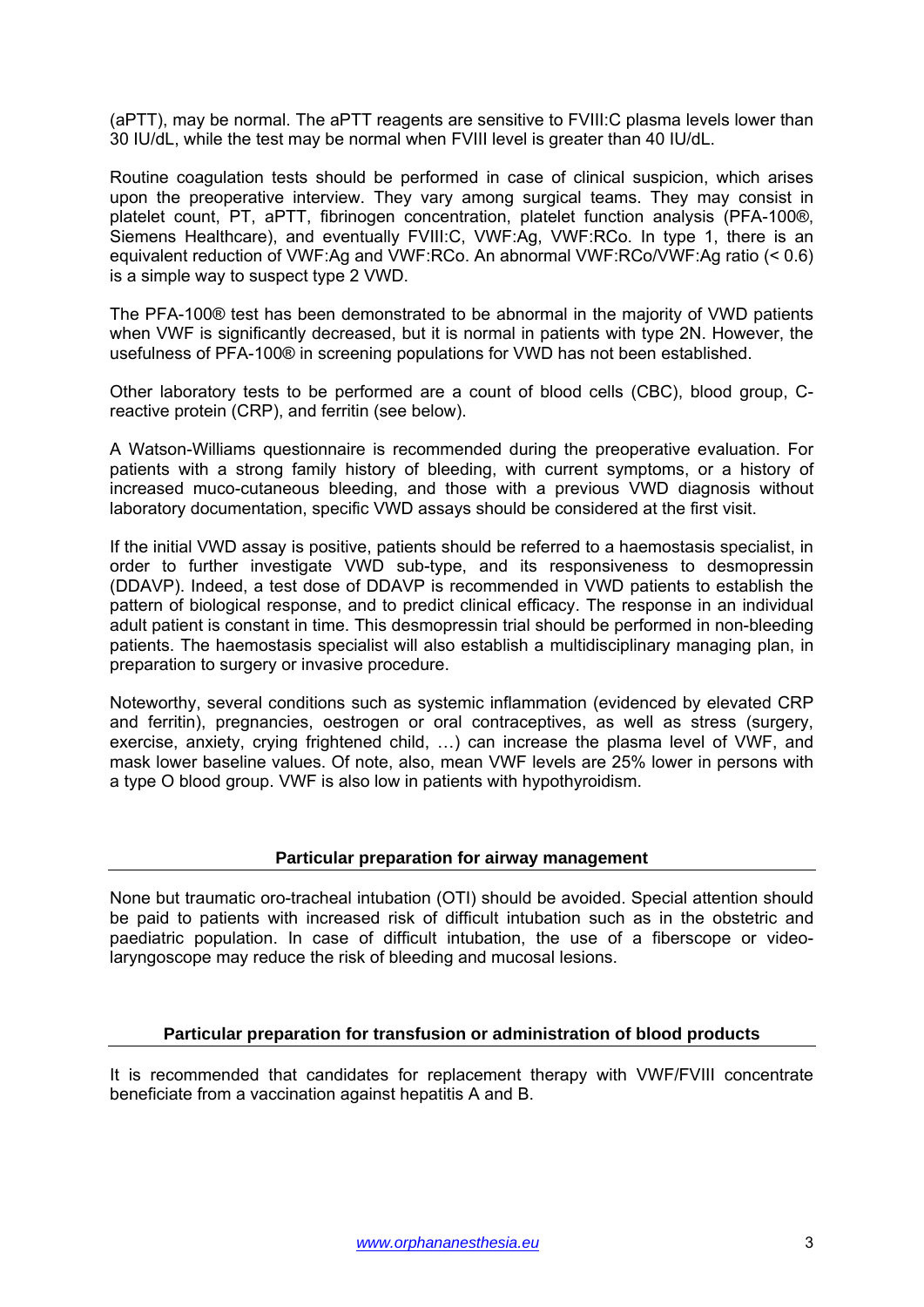Patient with VWD should be advised to avoid non-steroidal anti-inflamatory drugs (NSAIDs), acetyl-salycilic acid, and any type of platelet-inhibiting medications.

Low dose heparin prophylaxis should be considered in the peri-operative period of surgeries with a high thrombotic risk, especially when replacement treatment is administered.

### **Particular precautions for positioning, transport or mobilisation**

Avoiding any trauma during positioning, transport and mobilisation is the rule.

#### **Probable interaction between anaesthetic agents and patient's long term medication**

None reported.

# **Anaesthesiologic procedure**

VWD therapies follow three general strategies. The first aims at increasing plasma concentration of VWF through an endogenous release by desmopressin. The second strategy uses agents that improve haemostasis (tranexamic acid, amino-caproic acid), without modifying plasma levels of VWF. The third approach aims at replacing VWF by human plasma-derived, virus-inactivated concentrates. The panel of available products is highly variable from one country to another. The following list provides examples of such products, and is not exhaustive: Haemate P®(CSL Behring), Wilate®(Octapharma), Alphanate®(Grifols), Fanhdi®(Grifols), Biostate®(CSL Behring), Dried factor VIII fraction type  $8Y^{\circ}$ (Bio Products Laboratory), Immunate  $^{\circ}$ (Baxter), Wilfactin  $^{\circ}$  (C.A.F – D.C.F).

The appropriateness of therapeutic choice depends on VWD severity and type, severity of the haemostatic challenge, and nature of the actual or potential bleeding.

For minor surgery, prophylaxis should achieve VWF:RCo and FVIII:C levels ≥ 50 IU/dL on the day of surgery and during the first postoperative day, and > 30 IU/dL during 2 to 5 days thereafter, or until scab fall. For major surgery, such as cardiac or neurosurgery, the levels of VWF:RCo and FVIII:C should be around 100 IU/dL on the day of surgery and during the first postoperative day, and should be maintained  $\geq$  50 IU/dL for 7 to 14 days or until healing is complete.

#### Desmopressin:

Desmopressin stimulates VWF release through its agonist effect on vasopressin V2 receptors. FVIII levels also increase acutely following its administration. When administered intravenously in healthy patients, it increases plasma VWF and FVIII from two to fivefold over baseline levels. Children younger than 2 years have a lower response rate than older children. Standard dosing is  $0.3 \mu g$ . Kg<sup>-1</sup>. This dose must be diluted in 50 to 100 mL of isotonic saline, and intravenously infused over 30 minutes. In that case, the peak effect occurs within 30 to 90 minutes. A concentrated formulation for subcutaneous administration is also available. Desmopressin may eventually be repeated every 12 hours but response diminishes with repeated administration (Tachyphylaxis). This is due to depletion of VWF into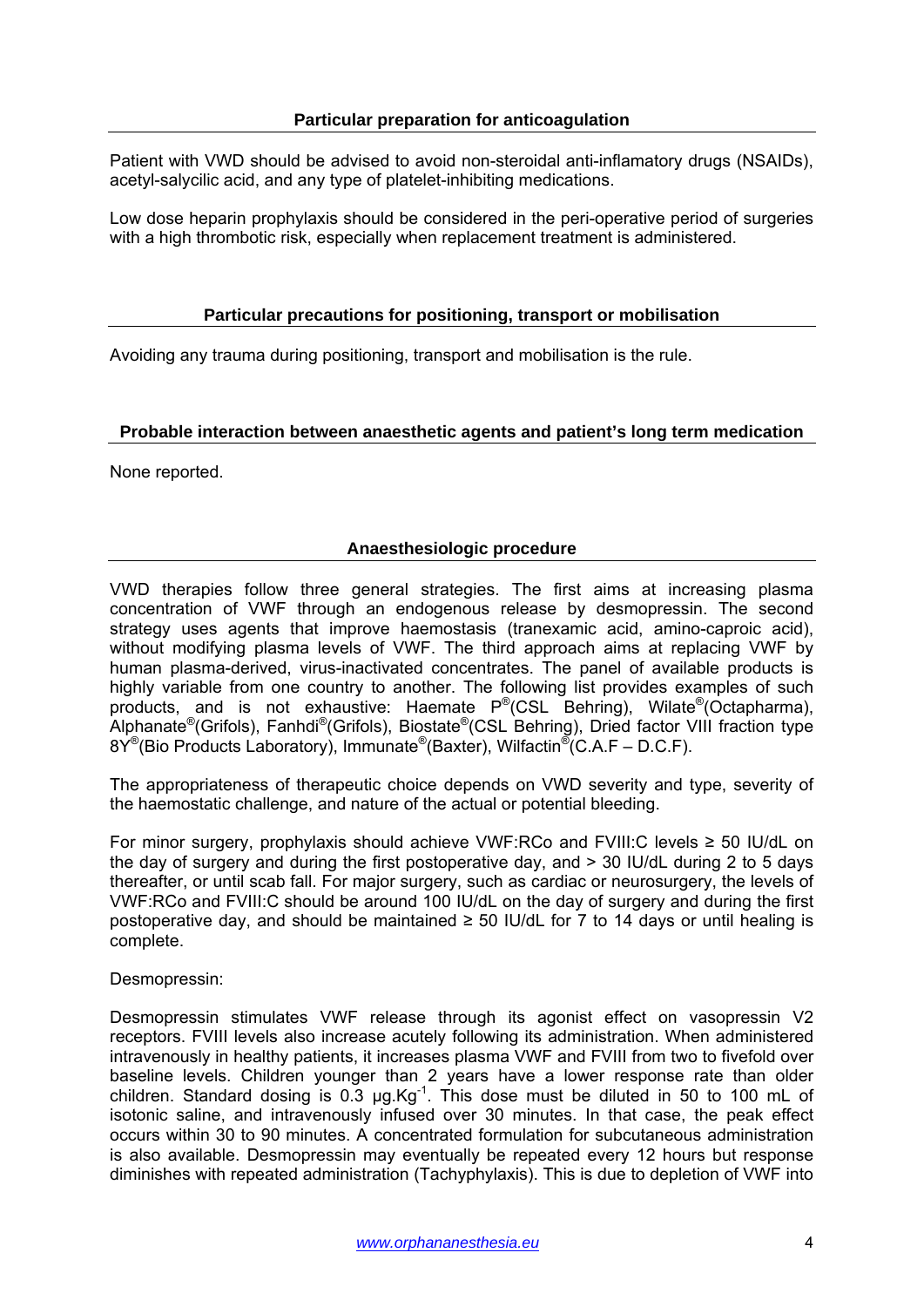the cell storage compartment. In addition to tachyphylaxis, hyponatremia may complicate repeated administration. Ionic monitoring, fluid restriction, and isotonic infusions are recommended, particularly in children. Adult patients, and particularly elderly patients, should be evaluated for potential cardiovascular diseases. Indeed, precipitation of myocardial infarction by desmopressin therapy has been reported, although rarely.

Desmopressin is usually effective in Type 1 VWD. Type 2A patients rarely respond relevantly. Type 2B patients were previously considered as a contraindication to desmopressin. The reason was a frequent fall in platelet count after desmopressin stimulation. However, thrombocytopenia is usually transient, and is usually not associated with bleeding or thrombosis. Hence, Type 2B is a relative contra-indication. In type 2M, the efficacy of desmopressin is variable. In type 2N, desmopressin raises VWF, but very shortly. Patients with type 3 VWD do not respond to desmopressin at all.

#### Antifibrinolytic agents:

Currently, tranexamic acid (TXA) is the most widely used antifibrinolytic agent. The drug inhibits the conversion of plasminogen into plasmin, thereby stabilizing previously formed clots. TXA can be used orally or intravenously. Dose and administration mode vary among teams. Intravenously, the bolus dose of TXA is 10-15 mg.Kg<sup>-1</sup> repeated every 8-12 hours or followed by a maintenance infusion of 10 mg. $Kg^{-1}$ . If used as a wash-mouth for oral surgery, the frequency of administration can be increased. TXA is contraindicated for the management of renal or upper urinary tract bleeding, because of the risk of ureteral clots and subsequent hydronephrosis.

# Replacement therapy:

Replacement therapy aims at correcting VWF deficiency, allowing platelet adhesion and aggregation, and increasing potentially low FVIII:C level. All plasma-derived concentrate contain both purified VWF and FVIII except for one containing only VWF (see below). The main between-products difference is the VWF:RCo/FVIII:C ratio. For example, the ratios of Haemate P®, Immunate®, Alphanate®, Fanhdi®, Biostate®, Dried factor VIII fraction type 8Y®, and Wilate<sup>®</sup> are 2.4/1, 0.5/1, 1.2/1, 1.15/1, 2/1, 3/1 and 1/1, respectively. Noteworthy, the 1.2/1 ratio of Alphanate<sup>®</sup> is highly variable from one lot to another.

All those concentrates can be considered as bioequivalent in terms of VWF pharmacokinetic properties. The Wilate® 1:1 VWF/FVIII ratio should theoretically facilitate dosing and laboratory monitoring of VWF. However, it can also increase FVIII to too high levels, particularly when its baseline concentration is only mildly reduced. Very high levels of FVIII increase the risk of thromboembolic events. All plasma-derived concentrates should be used with caution in patients with increased thrombotic risks, insofar as there have been some reports of venous thromboembolism associated with high levels of FVIII. The risk is even higher when the replacement therapy is combined with an antifibrinolytic therapy.

Wilfactin<sup>®</sup> (C.A.F – D.C.F) is the only product that contains VWF uniquely. It is therefore not suitable for the immediate correction of low FVIII:C levels to haemostatic levels. Wilfactin<sup>®</sup> can be useful when the patient has normal or mildly low FVIII levels. When used for elective surgery, the first dose should be given 12 to 24 hours prior to surgery in order to provide adequate haemostasis, insofar as there is a secondary rise of endogenous FVIII due to the stabilizing effect of infused VWF. Switching to Wilfactin<sup>®</sup> should also be considered when combined VWF/FVIII therapy increases FVIII to too high levels, thereby increasing thromboembolic risks.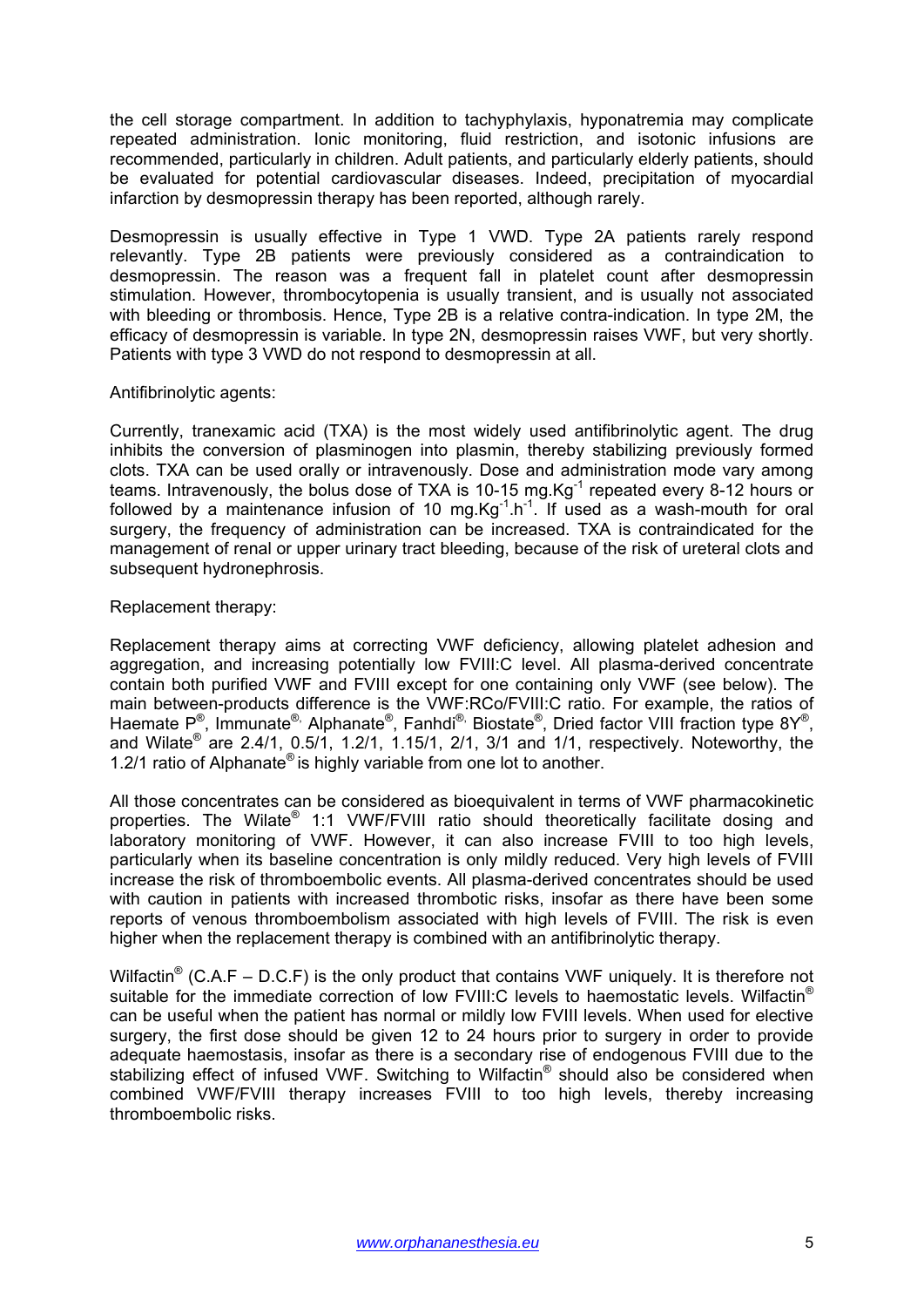Adverse reactions to replacement therapy are rare, but may be severe and include allergic and anaphylactic symptoms, urticaria, chest tightness, rash, pruritus, and oedema. Severe allergic reactions may reveal the onset of an inhibitor against VWF, rarely and exclusively observed in some type 3 VWD patients. The dose of VWF concentrate should always follow the licensed product recommended dosage. Doses are usually given in labelled VWF:RCo units. One IU.Kg<sup>-1</sup> of VWF:RCo is considered to increase plasma VWF:RCo by approximatively 2%. The loading dose can be calculated as =  $(\Delta \times bw)/IVR$ , where  $\Delta$  is the targeted VWF:RCo increase  $(IU.dL^{-1})$  to achieve the desired plasma level, bw is the body weight in kilograms, and IVR is the half-life of incremental in vivo recovery (IVR). VWF concentrate administration is usually repeated every 24 hours postoperatively. Maintenance doses should be adapted to the daily measured levels of FVIII:C and VWF:RCo. The monitoring of VWF:RCo and FVIII:C is also used to avoid the risk of perioperative thrombosis. VWF:RCo and FVIII:C levels should not exceed 150-200 IU/dL.

In an emergency situation, when the baseline level is unknown, the initial bolus dose is 50  $IU.Kq^{-1}$ .

#### **Particular or additional monitoring**

Monitoring modalities are related to the type of surgery, and the risk of bleeding. Secure venous access is mandatory, but the necessity of an arterial catheter should be discussed on a case-by-case basis. Iterative arterial blood sampling through direct needle arterial puncture should be avoided.

# **Possible complications**

The outbreak of an inhibitor against VWF or FVIII is one of the most severe encountered complications during the treatment of type 3 VWD patients.

Thromboembolic events due to the increase in FVIII can occur, as discussed above.

The risk of viral contamination following the administration of factor concentrate is very low, but not null.

#### **Postoperative care**

The goal is to maintain normal FVIII:C and VWF:RCo levels as long as the haemostatic challenge persists. This period ranges between 1 to 5 days for minor surgery, to up to 14 days for major surgery such as neurosurgery. Special care should be used for tonsillectomy, insofar as, after 6-7 days post-operatively, scab falls with inherent risk of bleeding. As mentioned above, factors levels should be monitored daily during replacement therapy and dosing should also be adapted to the obtained results. This management often results in prolonged hospitalization times. Patients still require a close follow up after being released from the hospital. Neurological evaluation after neuraxial blocks is mandatory.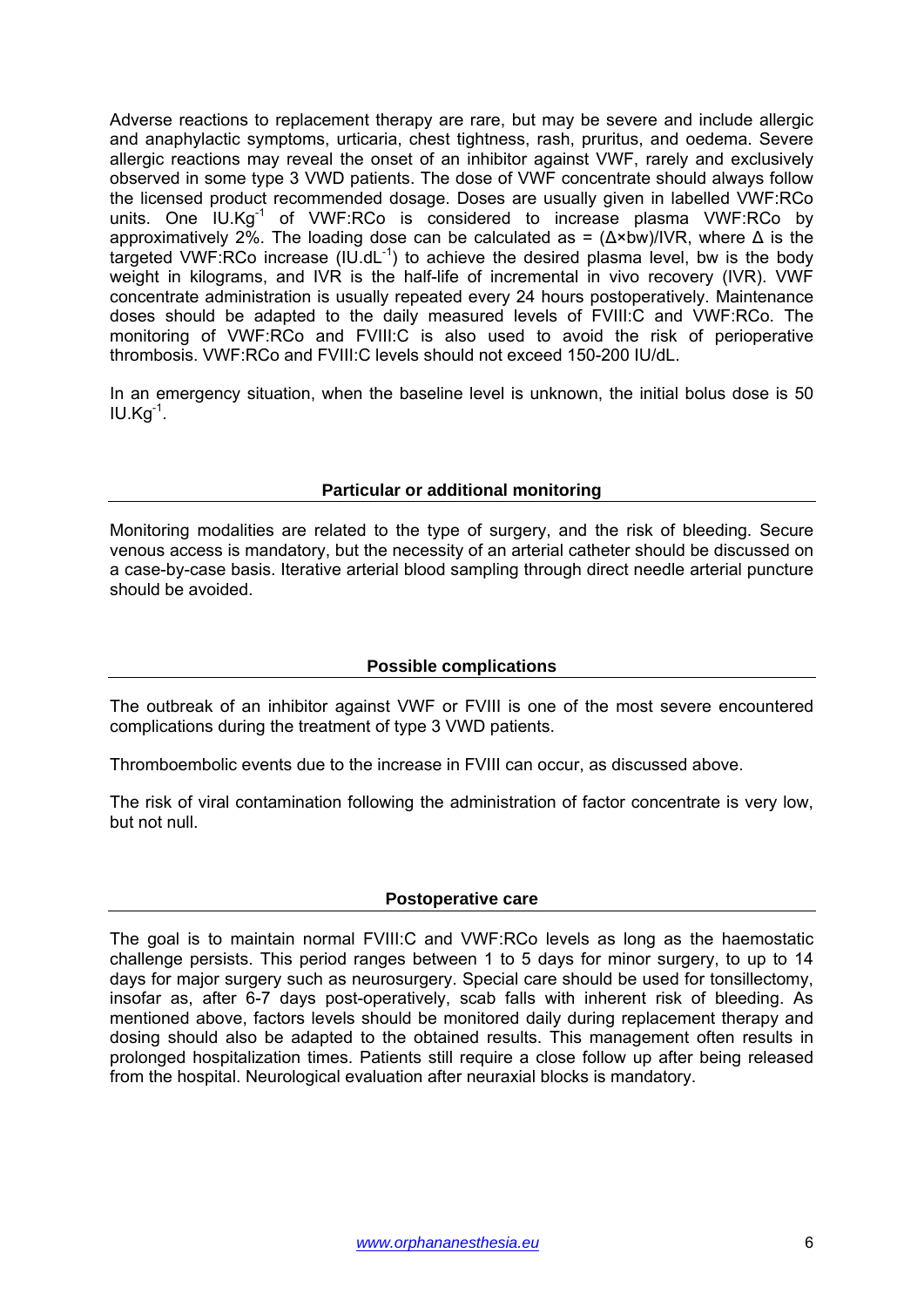### **Information about emergency-like situations / Differential diagnostics**

*caused by the illness to give a tool to distinguish between a side effect of the anaesthetic procedure and a manifestation of the disease* 

In case of uncontrolled haemorrhage despite adequate VWF:RCo/FVIII:C levels, and after the exclusion of an anatomic aetiology, platelet transfusion should be considered, in addition to the administration of supplementary FVIII-VWF concentrate and/or desmopressin in responsive patients. These measures most often stop the bleeding. In case of uncontrolled haemorrhage, and inadequate VWF:RCo/FVIII:C levels despite proper administration, the rare possibility of an inhibitor should be kept in mind, especially in Type 3 VWD. Insofar as such an event is particularly rare, the recommended therapy has not been defined yet. Possible therapeutic approaches include recombinant factor VIII, or by-passing agents such as recombinant factor VIIa (rFVIIa).

#### **Ambulatory anaesthesia**

Only patient with mild type VWD, and scheduled for a low bleeding risk surgery can safely beneficiate from ambulatory anaesthesia.

# **Obstetrical anaesthesia**

As a reminder, each patient is unique. Management should be discussed on a case-by-case basis.

Non-anaesthetic considerations:

- Genetic counselling is desirable, optimally before conception, particularly to those at risk of having a child with type 3 VWD
- Even though there appears to be a higher incidence of vaginal bleeding during the first trimester in women with VWD, there is no increase in the miscarriage rate.
- An inherited bleeding disorder in the mother or foetus, by itself, is not an indication for a caesarean section delivery. The mode of delivery should be determined by obstetrical considerations.
- Neonates at risk of significant VWF decrease are at risk of head bleedings (scalp haematoma and intra-cerebral haemorrhage) during labour and delivery. Hence, the use of invasive foetal heart rate monitoring techniques, and instrumental deliveries should be avoided.
- Pregnancy in women with VWD should be managed by an expert multidisciplinary team, including an obstetrician, a specialist in haemostasis, and an anaesthesiologist. It should be conducted in centres where resources for laboratory testing and clotting factor treatments are readily available.

Normal pregnancy and childbirth are associated with significant haemostatic changes that create a pro-coagulant state. This occurs through an increase in the majority of clotting factors, including FVIII and VWF.

Factor levels, including FVIII:C, VWF:Ag, and VWF:RCo, should be measured at presentation and at least once during the third trimester, as well as before any invasive procedure.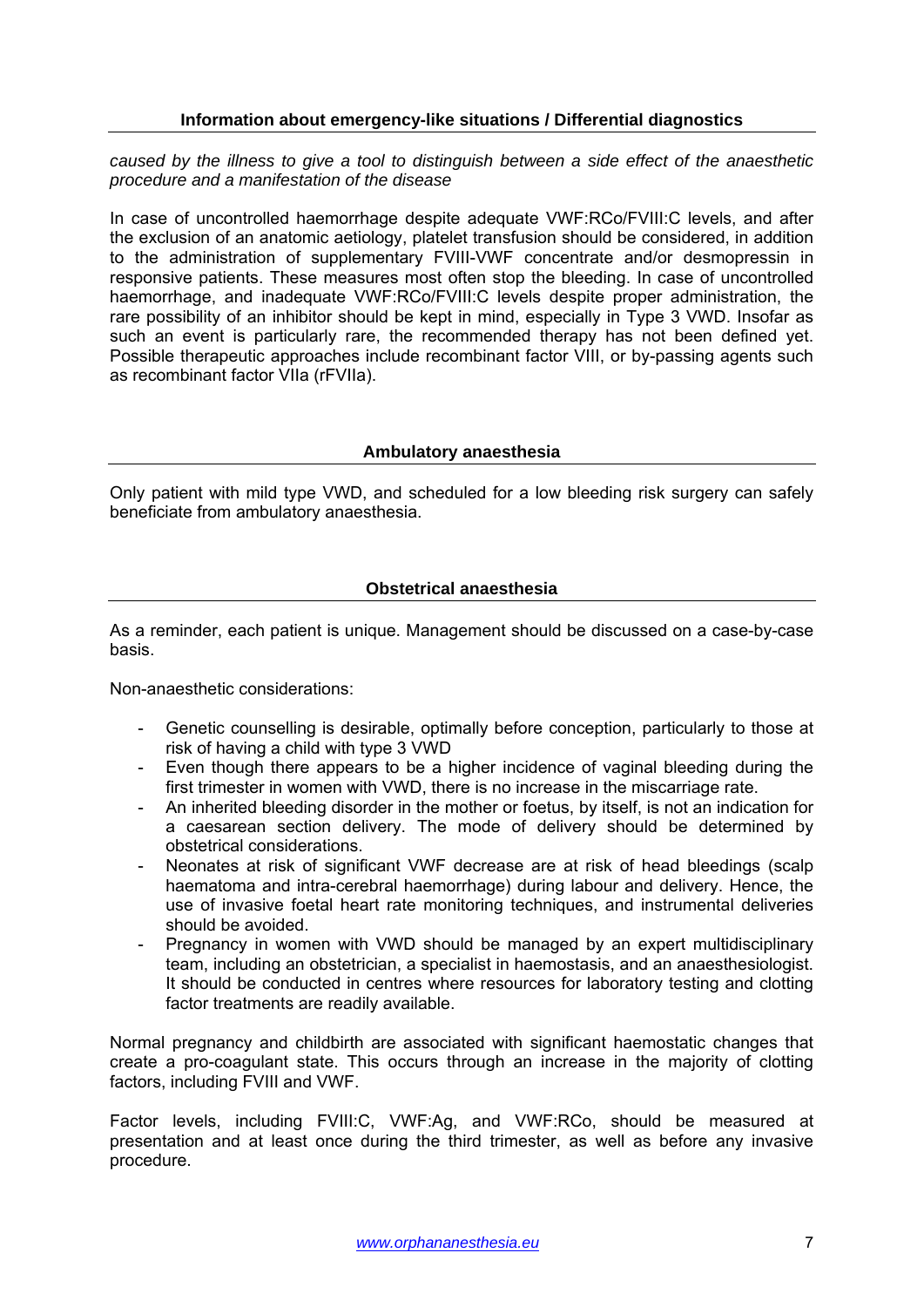Changes in VWF during pregnancy vary according to VWD type. In Type 1 VWD, FVIII:C, VWF:Ag, and VWF activity usually progressively increases. The most significant increase occurs during the third trimester and most women achieve normal ranges of VWF by the third trimester. In Type 2 VWD, FVIII:C and VWF:Ag levels often increase, but most studies show minimal or no increase in VWF activity, as well as a persistently abnormal pattern of multimers, reflecting the increased production of abnormal VWF. Women with Type 3 VWD show little or no increase in FVIII and VWF plasma levels.

As a consequence, neuraxial anaesthesia is often possible in women suffering from Type 1 VWD. However, VWF and FVIII must be > 50 IU/dL, and this must be documented by a laboratory testing during the third trimester. If an epidural catheter is used, preferably a round-tip catheter, the epidural space should be well dilated before its introduction. Even with these recommendations, there is a risk of neuraxial hematoma.

Neuraxial anaesthesia is usually not recommended in Type 2 and 3 VWD. Exceptions are possible when factor levels are above 50 IU/dL following a prophylactic treatment.

It is recommended that normal levels be maintained for the duration of catheter placement, and for 12 to 24 hours after catheter removal, insofar as, after uterine emptying, the levels of FVIII and VWF decrease rapidly. In any case, the neuraxial blocks must be carried out by an experienced anaesthesiologist and repeated attempts to puncture should be avoided.

Prophylactic treatment should be given when factor levels are below 50 IU/dL, in order to cover invasive procedures and delivery. Desmopressin can and has been safely used during pregnancy, particularly during the first trimester of pregnancy to cover invasive procedures such as villocentesis and amniocentesis, but it should be used cautiously during gestation. Repeated administrations or use in pre-eclamptic patients should be avoided. Close monitoring for water retention must be the rule. Tranexamic acid can also be used for the prevention or control of post-partum haemorrhage (PPH). Due to lack of studies investigating its use during pregnancy, no guidelines exist. However, it has been used successfully, and without apparent maternal or foetal adverse effects, in a few case reports found in the literature. Replacement therapies follow the same scheme as described above. In women who require clotting factors replacement, FVIII:C and VWF:Ag levels should be monitored daily, and maintained above 50 IU/dL for at least 3 to 5 days, and up to 7 days in case of caesarean section.

Factor levels that may have normalised during pregnancy tend to return to baseline within 7 to 21 days after delivery.

Women with VWD have a significantly higher risk of both primary and secondary PPH. Women with early PPH associated with low factor levels should be managed using factor replacement therapy or desmopressin for those who are responsive. Desmopressin has been detected in milk of lactating women. In breastfeeding mothers, factor replacement therapy should therefore be preferred. Tranexamic acid should be considered to prevent or control secondary postpartum haemorrhage. This medication is safe in breastfeeding mothers.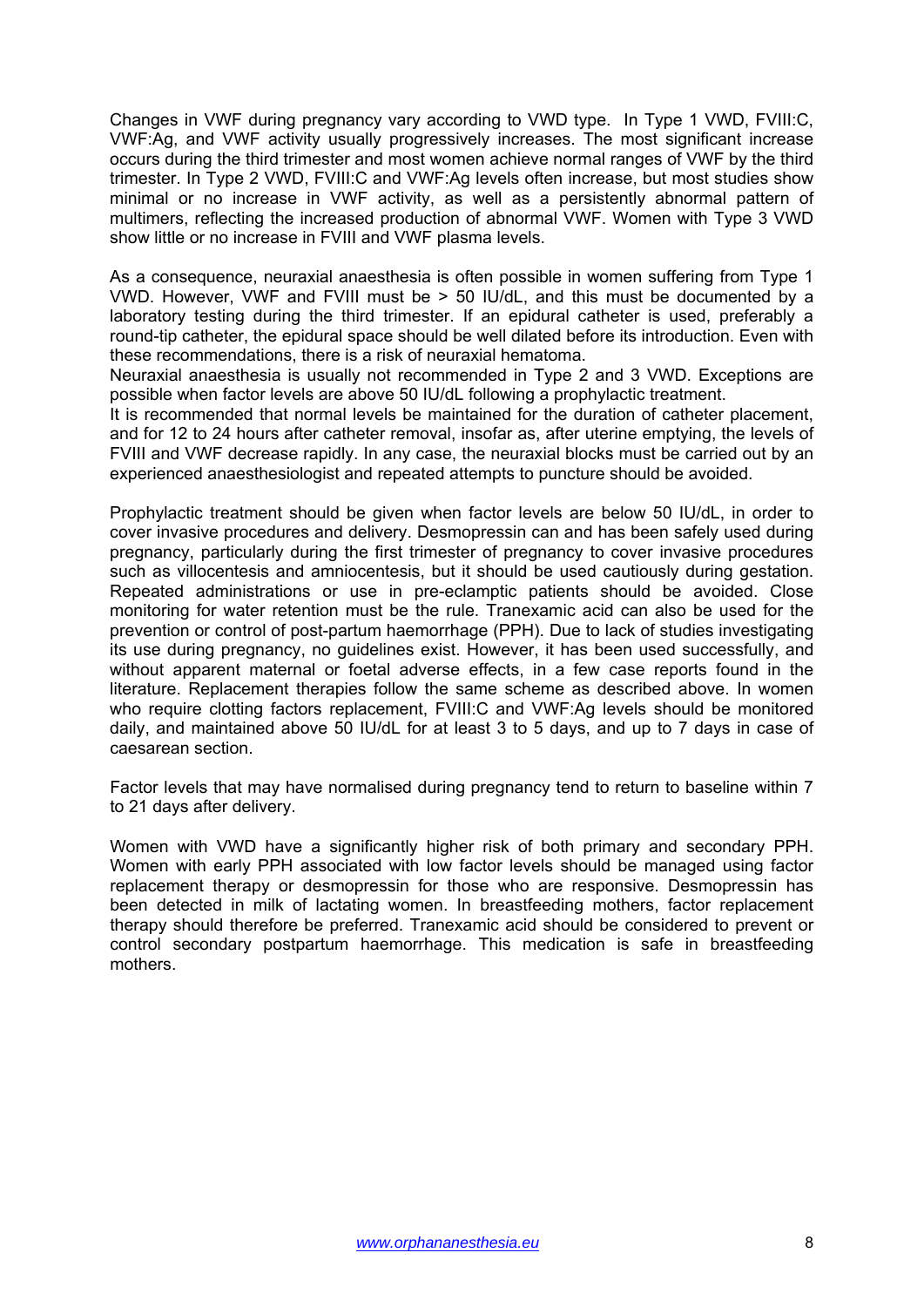#### **Literature and internet links**

- 1. Yawn B, Nichols WL, Rick ME. Diagnosis and management of von Willebrand disease: guidelines for primary care. Am Fam Physician 2009; 80(11): 1261-1268
- 2. Abshire TC, Federici AB, Alvarez MT, Bowen J, Carcao MD, Cox GJ, Key NS, Kouides PA, Kurnik K, Lail AE, Leebeek FW, Makris M, Mannucci PM, Winikoff R, Berntorp E. Prophylaxis in severe forms of von Willebrand's disease: results from the von Willebrand Disease Prophylaxis Network (VWD PN). Haemophilia 2013; 19(1): 76-81
- 3. Nichols WL, Hultin MB, James AH, Manco-Johnson MJ, Montgomery RR, Ortel TL, Rick ME, Sadler JE, Weinstein M, Yawn BP. von Willebrand disease (VWD): evidence-based diagnosis and management guidelines, the National Heart, Lung, and Blood Institute (NHLBI) Expert Panel report (USA). Haemophilia 2008; 14(2): 171-232
- 4. Castaman G, Goodeve A, Eikenboom J. Principles of care for the diagnosis and treatment of von Willebrand disease. Haematologica 2013; 98(5): 667-674
- 5. Castaman G, Tosetto A, Goodeve A, Federici AB, Lethagen S, Budde U, Batlle J, Meyer D, Mazurier C, Goudemand J, Eikenboom J, Schneppenheim R, Ingerslev J, Habart D, Hill F, Peake I, Rodeghiero F. The impact of bleeding history, von Willebrand factor and PFA-100((R)) on the diagnosis of type 1 von Willebrand disease: results from the European study MCMDM-1VWD. Br J Haematol 2010; 151(3): 245-251
- 6. James AH, Manco-Johnson MJ, Yawn BP, Dietrich JE, Nichols WL. Von Willebrand disease: key points from the 2008 National Heart, Lung, and Blood Institute guidelines. Obstet Gynecol 2009; 114(3): 674-678
- 7. Auerswald G, Bade A, Haubold K, Overberg D, Masurat S, Moorthi C. No inhibitor development after continuous infusion of factor concentrates in subjects with bleeding disorders undergoing surgery: a prospective study. Haemophilia 2013; 19(3): 438-444
- 8. Raquet E, Stockschlader M, Dickneite G. Repeated infusions of VWF/FVIII concentrate: impact of VWF:FVIII ratio on FVIII trough and peak levels in a rabbit model. Haemophilia 2011; 17(5): 808-814
- 9. Gill JC, Shapiro A, Valentino LA, Bernstein J, Friedman C, Nichols WL, Manco-Johnson M. von Willebrand factor/factor VIII concentrate (Humate-P) for management of elective surgery in adults and children with von Willebrand disease. Haemophilia 2011; 17(6): 895-905
- 10. Nowak-Gottl U, Krumpel A, Russo A, Jansen M. Efficacy and safety of Wilate in paediatric VWD patients under 6 years of age - results of a prospective multicentre clinical study including recovery information. Haemophilia 2013; 19(6): 887-892
- 11. Teppone-Martin OL, Zhao M, Norris TE. von Willebrand disease and cardiopulmonary bypass: a case report. AANA J 2013; 81(1): 60-64
- 12. Maquoi I, Bonhomme V, Born JD, Dresse MF, Ronge-Collard E, Minon JM, Hans P. Perioperative management of a child with von Willebrand disease undergoing surgical repair of craniosynostosis: looking at unusual targets. Anesth Analg 2009; 109(3): 720-724
- 13. Pacheco LD, Costantine MM, Saade GR, Mucowski S, Hankins GD, Sciscione AC. von Willebrand disease and pregnancy: a practical approach for the diagnosis and treatment. Am J Obstet Gynecol 2010; 203(3): 194-200
- 14. Sciscione AC, Mucowski SJ. Pregnancy and von Willebrand disease: a review. Del Med J 2007; 79(10): 401-405
- 15. James AH, Jamison MG. Bleeding events and other complications during pregnancy and childbirth in women with von Willebrand disease. J Thromb Haemost 2007; 5(6): 1165-1169
- 16. Choi S, Brull R. Neuraxial techniques in obstetric and non-obstetric patients with common bleeding diatheses. Anesth Analg 2009; 109(2): 648-660
- 17. Chi C, Kadir RA. Inherited bleeding disorders in pregnancy. Best Pract Res Clin Obstet Gynaecol 2012; 26(1): 103-117
- 18. James AH. Guidelines for bleeding disorders in women. Thromb Res 2009; 123 (Suppl 2): S124-S128
- 19. Lee CA, Chi C, Pavord SR, Bolton-Maggs PH, Pollard D, Hinchcliffe-Wood A, Kadir RA. The obstetric and gynaecological management of women with inherited bleeding disorders--review with guidelines produced by a taskforce of UK Haemophilia Centre Doctors' Organization. Haemophilia 2006; 12(4): 301-336
- 20. Dunkley SM, Russell SJ, Rowell JA, Barnes CD, Baker RI, Sarson MI, Street AM. A consensus statement on the management of pregnancy and delivery in women who are carriers of or have bleeding disorders. Med J Aust 2009; 191(8): 460-463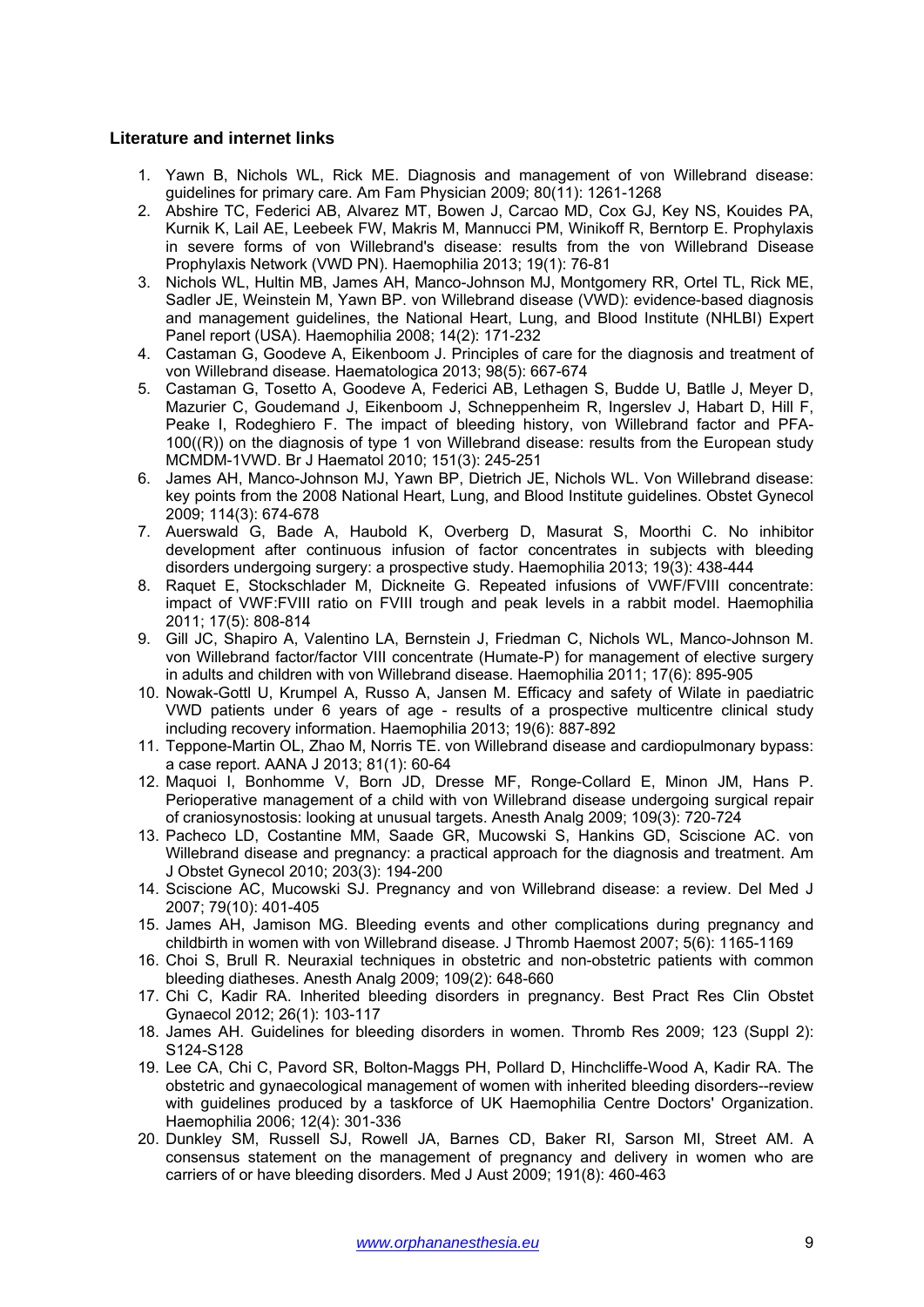- 21. Huq FY, Kadir RA. Management of pregnancy, labour and delivery in women with inherited bleeding disorders. Haemophilia 2011; 17 (Suppl 1): 20-30
- 22. Sadler JE, Budde U, Eikenboom JC, Favaloro EJ, Hill FG, Holmberg L, Ingerslev J, Lee CA, Lillicrap D, Mannucci PM, Mazurier C, Meyer D, Nichols WL, Nishino M, Peake IR, Rodeghiero F, Schneppenheim R, Ruggeri ZM, Srivastava A, Montgomery RR, Federici AB. Update on the pathophysiology and classification of von Willebrand disease: a report of the Subcommittee on von Willebrand Factor. J Thromb Haemost 2006; 4(10): 2103-2114
- 23. Dadure C, Sauter M, Bringuier S, Bigorre M, Raux O, Rochette A, Canaud N, Capdevila X. Intraoperative tranexamic acid reduces blood transfusion in children undergoing craniosynostosis surgery: a randomized double-blind study. Anesthesiology 2011; 114(4): 856-861
- 24. Galante D. Anesthesia management for emergency cesarean section in a patient affected by von Willebrand's disease with perinatal distress. Pediatric Anesthesia and Critical Care Journal 2013; 1(1): 39-42.